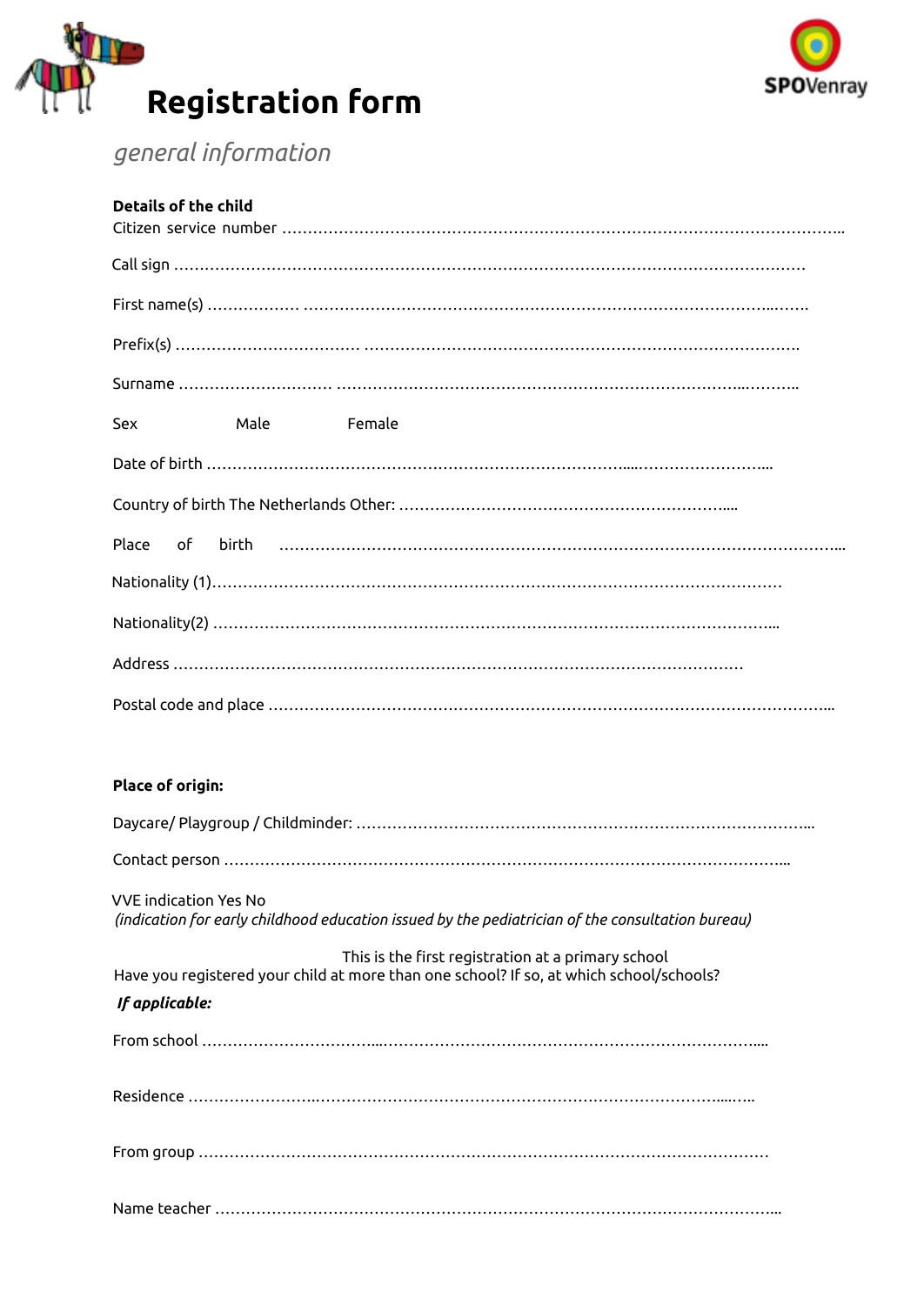



## **Gezinssamenstelling**

| (siblings of the child notified) |  |
|----------------------------------|--|
|----------------------------------|--|

| Call sign | Gender      | Date of birth |
|-----------|-------------|---------------|
|           | Male Female |               |
|           | Male Female |               |
|           | Male Female |               |
|           | Male Female |               |

Parents are married cohabiting divorced *(fill in appendix 1)* registered partnership single (*fill in appendix 1*) widow/widowerremains

Parental authority with both parents one parent other

# **information parent (s) / guardian (s)**

| parent / quardian                       | 1 parent / guardian 2  |
|-----------------------------------------|------------------------|
|                                         |                        |
|                                         |                        |
|                                         |                        |
|                                         |                        |
|                                         |                        |
| Place of Birth                          |                        |
| Country of birth The Netherlands Other: | The Netherlands Other: |
|                                         |                        |
|                                         |                        |
|                                         |                        |
| (where you want to receive schoolmail)  |                        |

## **Address (if different of child)**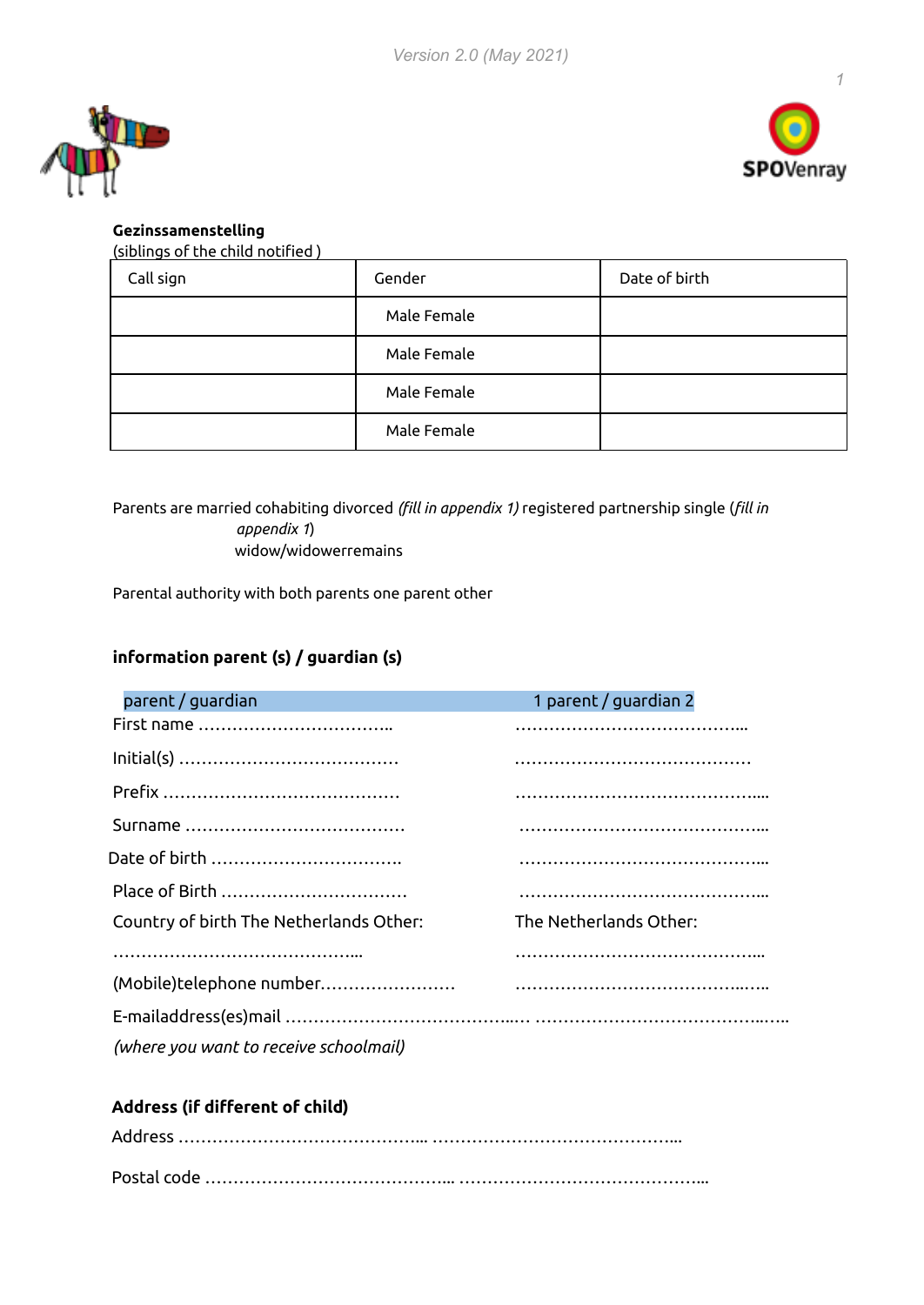*Version 2.0 (May 2021)*





*2*

#### **Extra support**

Do you expect your child to need extra care/support in primary school in order to develop

properly? Yes No

As of 1 August 2014, the Appropriate Education Act came into effect. This means, among other things, that parents register their child at the primary school of their choice and that that school automatically receives the duty of care. Registration of a student is always done in writing with this registration form from the school.

The primary school will then investigate whether they can supervise the child (can be placed) or whether they need extra support for this. To do this, they must have sufficient insight into the support needs of the child.

At least 10 weeks before the child's fourth birthday, the primary school will process the pre-proposal to see if it can supervise the child. The school has 6 weeks to do this. If it has not yet become clear in those 6 weeks, this term can be extended by 4 weeks.

In order to properly investigate whether a child can be placed, the school needs information about the child. This information comes from:

The application form completed by the parents/guardians (part 2 intake forms)

- Any pre-school facility (playgroup and/or childcare)

‐ If necessary, information from the Municipal Health Service or research data from other authorities involved.

For most applications, the information will from the pre-school facility and the parents are sufficient. For this group of children, the decision to place can be made quickly.

If it turns out that a child needs more support than what the school can normally offer, the primary school will contact the parents/guardians. In a meeting, we look together at how a form of Appropriate Education can be offered at the chosen primary school or elsewhere. If a child cannot receive sufficient support at a regular primary school, there are options for placement in special primary schools.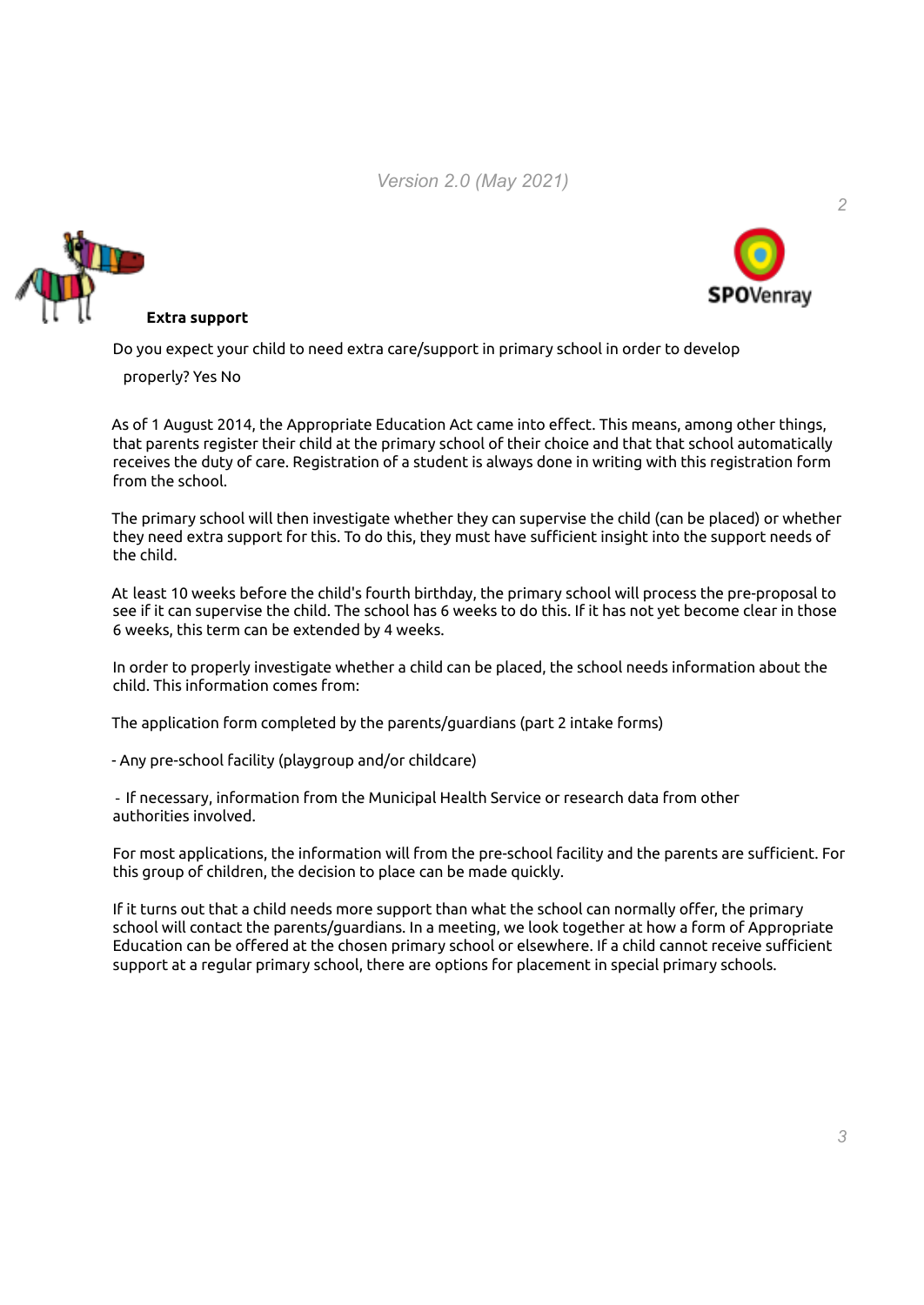

# **Application form**



# *substantive data*

#### **Medical**

| Allergies/ diets yes no  |
|--------------------------|
| Use of medication yes no |

#### **Is your child known to**

medical specialists, namely: Yes No No longer Psychologist Yes No No longer Speech therapist Yes No No more Motor therapy (physio, cesar, etc) Yes No No more Family-support nl: oriented Yes No No more Other en: Yes No No longer

#### **Developmental course of the child**

Please indicate for each of the aspects of the development of the child mentioned below whether there are, or have been, details that may be important for the guidance at school. Play (including concentration/independence) yes no Language development (including vocabulary and moments of starting to talk yes no Behavior (including overactive, withdrawn, problem behavior) yes no Physical development (including vision, hearing, speech, motor skills) yes no Contact with others yes no

#### **Other remarks / details**

#### **Additional information for children from a non-Dutch nationality/non-Dutch speaking parent(s)**

Do you have a refugee status? Yes No

The child has been living in the Netherlands since ……………………………………… The child speaks the

Dutch language Good Little Not

Parent/caregiver speaks the Dutch language Good Little Not

What other languages does your child speak? ………………………………………...

*Version 2.0 (May 2021)*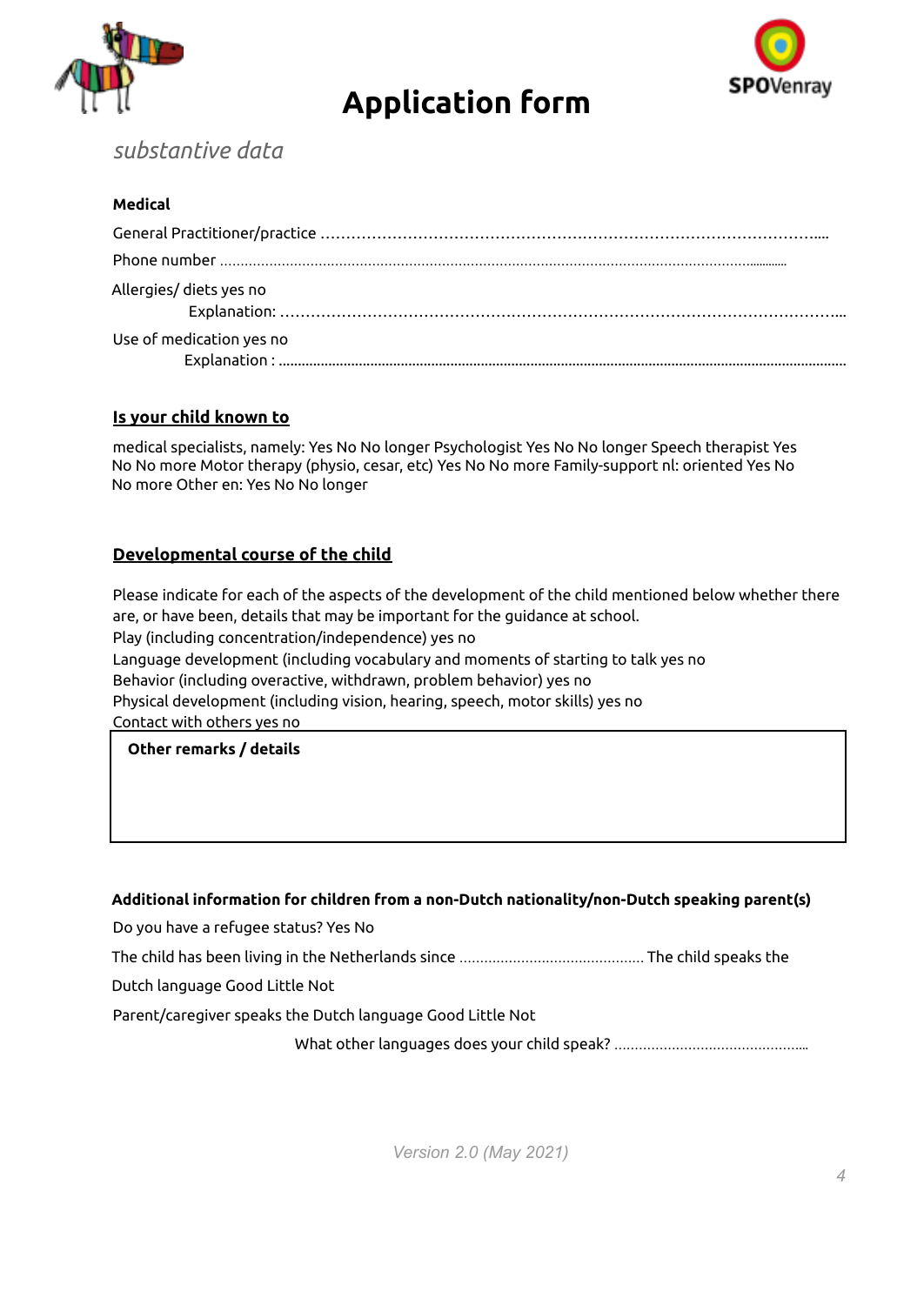



undersigned declares:

For the transition of your child from daycare/playgroup or Yes No other primary school to our primary school, transfer forms have been completed and discussed with you. you agree that the primary school receives these forms and - if necessary - contacts the teachers?

Sometimes video recordings are made in your child's group, so that Yes No teacher at a professional level can be evaluated by the internal supervisor or management together with the teacher. These images are for internal use and will be destroyed afterwards. Do you agree that your child (coincidentally) appears in these video images.

Exchanging important information with a speech therapist, youth doctor, or Yes No other authorities.

Consent to exchange contact details with the parent association. Yes No

*Comments:*

#### **undersigned declares to have completed truthfully :**

Date: Date:

………………………………………………… …………………………………………………. Name of

parent/ caregiver 1: Name of parent/guardian 2:

……………………………………………….... ………………………………………………….. Signature:

Signature:

………………………………………………... ………………………………………..……….. **Thank you**

**for filling in the form.**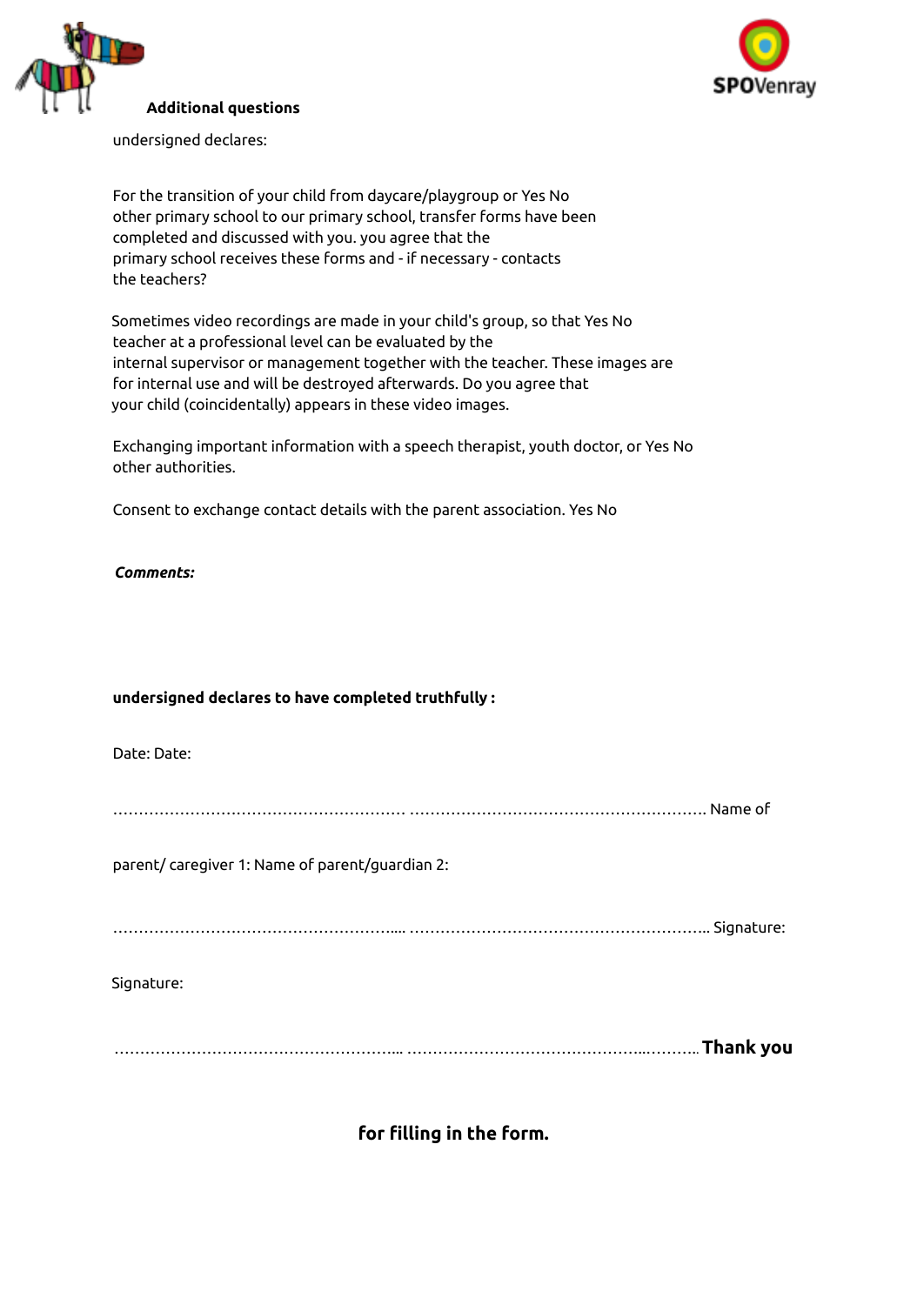



*5*

Appendix 1

Questionnaire regarding parental authority in the event of divorce and/or joint custody.

# **Complete only if applicable.**

The custody situation over our child/children is arranged as follows: Both parents have joint custody One parent has the authority, namely …………………………………………….……………………………………….... *You must submit this proof in writing with the submit registration.* A family guardian is involved in raising the family. If yes, name and address ………………………………………………………………………………………………………………………………………………………. . An institution has guardianship. If yes, name and address ……………………………………………………………………………… …………………………………………………………………….....

The Court can determine (the parents can also determine this among themselves) with which of the parents 'the habitual residence' of the child is.

The habitual residence at the address where the child is registered according to the municipal personal records database. The habitual residence of the child/children according to the municipal personal records database is at:

…………………………………………………… …………………………………………………………………………………………………...

A care or visitation arrangement between the child and 'the other parent' can be arranged after mutual consultation of the parents . The arrangement is usually laid down in a parenting plan. In other cases, the court determines the care or visitation arrangements. Sometimes the judge denies one of the parents the right to visit.

Is there a care or visitation arrangement for the children/child with the parent with whom they do not live according to the municipal personal records database?

Yes No

If yes, the care or arrangement is:

Determined by the court

Mutually agreed

Other, namely ……………………………………………………………………………………………………………..………………..…..